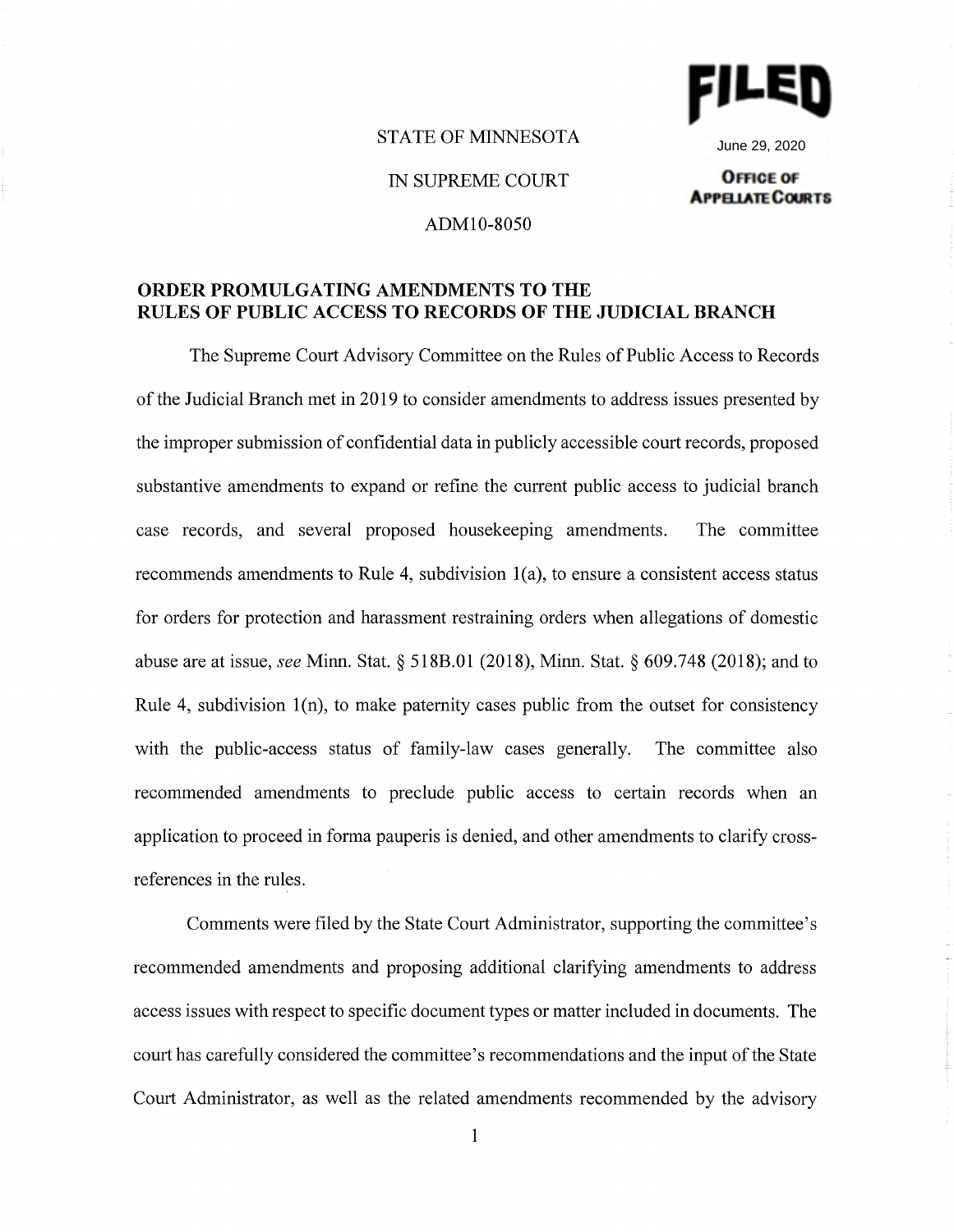committees for the Rules of Civil Procedure and the General Rules of Practice for the District Courts.

Based on all of the files, records, and proceedings herein,

IT IS HEREBY ORDERED THAT:

1. The attached amendments to the Rules of Public Access to Records of the Judicial Branch be, and the same are, prescribed and promulgated to be effective as of January 1, 2021. The rules as amended shall apply to all documents filed on or after the effective date.

2. The Advisory Committee comments are included for convenience and do not reflect court approval of those comments.

Dated: June 29, 2020

BY THE COURT:

hinofinaliber

Lorie S. Gildea Chief Justice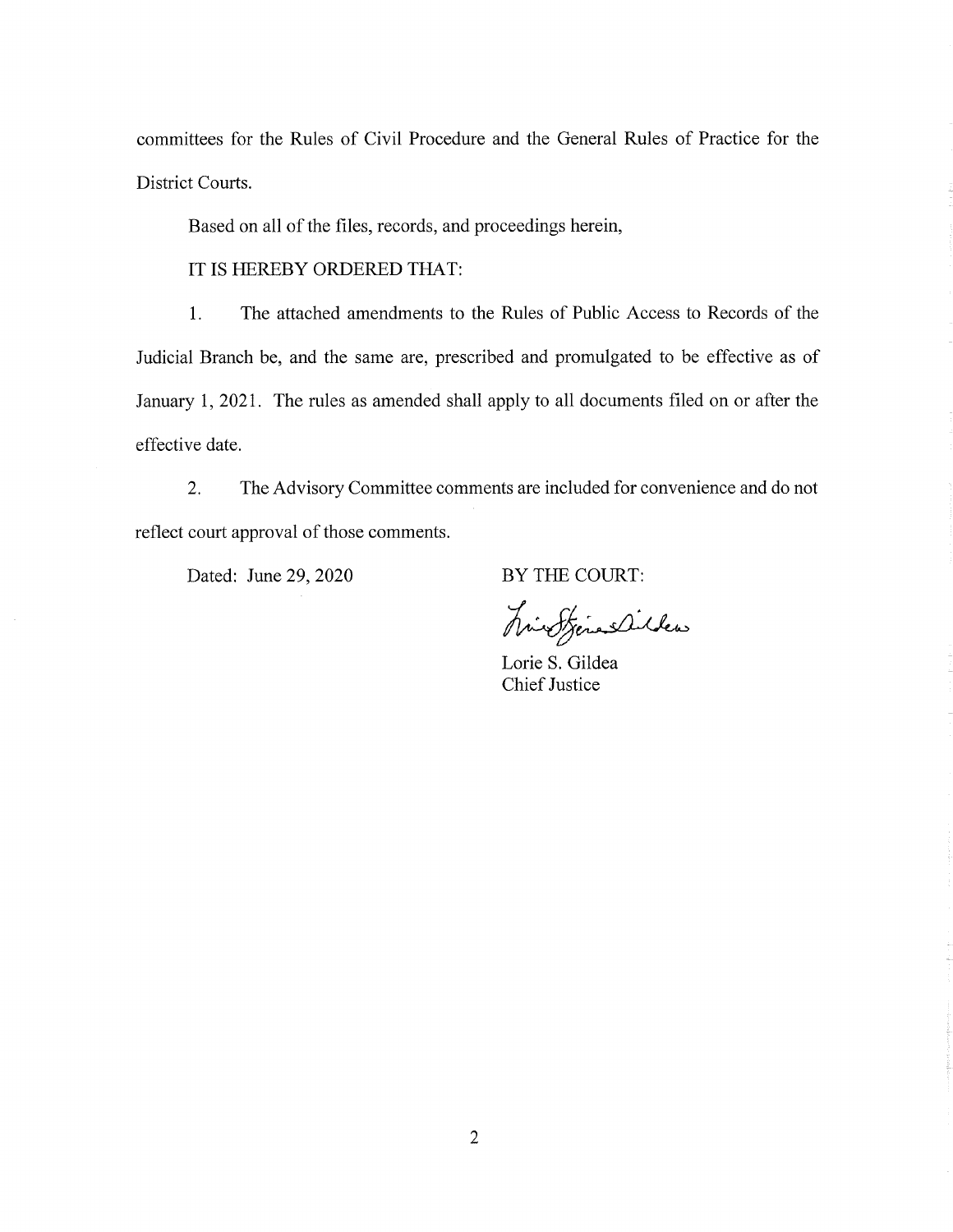# AMENDMENTS TO THE RULES OF PUBLIC ACCESS TO RECORDS OF THE JUDICIAL BRANCH

*[Note: In the following amendments, deletions are indicated by a line drawn through the words and additions are indicated by a line drawn under the words.]* 

## **RULE 1. SCOPE OF RULES.**

#### \* \* \*

**Subd. 4. Filer's Obligations and Enforcement Sanctions Addressed Elsewhere.** Various other court rules place obligations on parties and participants filing documents with the court to correctly designate non-public documents when filing (e.g., MINN. GEN. R. PRAC. 14 (electronic filing)), to redact certain data elements from documents before filing (e.g., MINN. GEN. R. PRAC. 11.02 (restricted identifiers such as social security numbers and certain financial account numbers); MINN. R. Juv. PROT. P. 8 (various elements in juvenile protection matters)), and to face sanctions for failure to comply (e.g., MINN. R. CIV. P. 5.04 (rejection of filings for inclusion of non-public information); MINN. GEN. R. PRAC. 11.054 (appropriate sanctions including costs of redaction and potential striking of pleadings)). Following these rules correctly is critical to ensuring appropriate public access to court records as court staff are not required to review every word of every document submitted to the court for filing to determine if it is appropriately accessible to the public. To the extent that noncompliance is brought to the attention of the court, various rules may require, among other possible relief or action, that a document be temporarily segregated from public view until the redaction rule can be enforced.

### **RULE 2. GENERAL POLICY.**

Records of all courts and court administrators in the state of Minnesota are presumed to be open to any member of the public for inspection or copying at all times during the regular office hours of the custodian of the records. Some records, however, are not accessible to the public, at least in the absence of a court order or disclosure by a judge, and these exceptions to the general policy are set out in Rules 4, 5, 6, and 8. Without limiting Rule 11, a disclosure made or directed by a judge acting in the judge's official capacity, including but not limited to disclosure directions in a written or oral order, shall not create liability, whether civil or criminal in nature, for the judge or for court staff implementing the judge's order.

\*\*\*

## **RULE 4. ACCESSIBILITY TO CASE RECORDS.**

**Subd. 1. Accessibility.** Subject to subdivision 4 of this rule (Records Referring to Information in Non-Public Documents) and Rule 8, subd. 5 (Access to Certain Evidence), the following case records are not accessible to the public:

(a) *Domestic Abuse and Harassment Records.*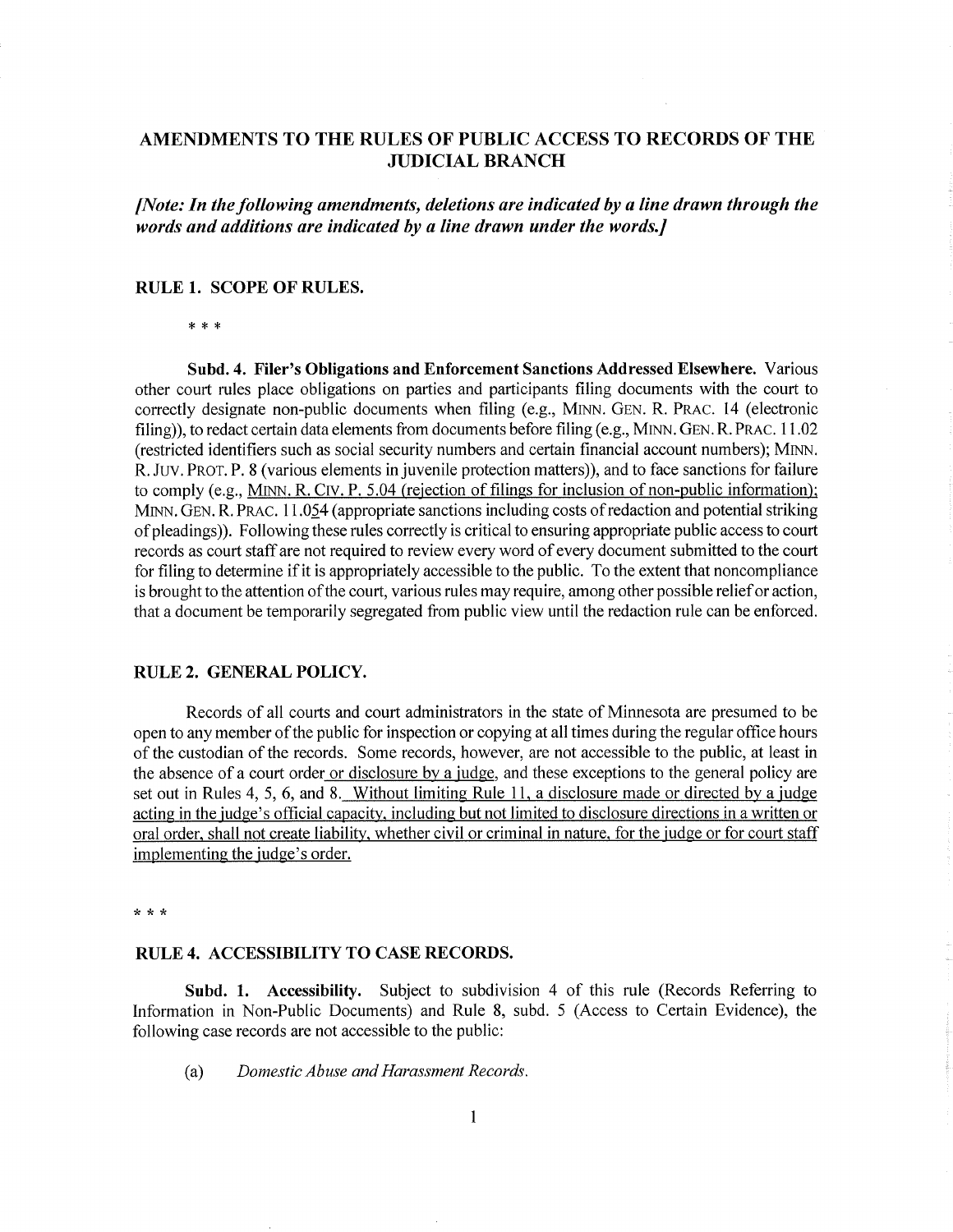- (1) Records maintained by a court administrator in accordance with the domestic abuse act, MINN. STAT.§ 518B.0l, until a court order as authorized by MINN. STAT. § 518B.01, subds. 5 or 7, is executed or served upon the record subject who is the respondent to the action.
- (2) Records of harassment restraining order proceedings maintained by a court administrator in accordance with MINN. STAT.§ 609.748 until a court order as authorized by MINN. STAT.  $\S$  609.748, subd. 4, is executed or served upon the record subject who is the respondent to the action. Upon the petitioner's request, information maintained by the court regarding the petitioner's location or residence is not accessible to the public but may be disclosed to law enforcement for purposes of service of process, conducting an investigation, or enforcing an order.

\* \* \*

- (b) *Court Services Records.* Records on individuals maintained by a court that are gathered at the request of a court to:
	- (I) determine an individual's need for counseling, rehabilitation, treatment or assistance with personal conflicts (including, without limitation, support or attendance letters, e.g., regarding Alcoholics Anonymous, submitted by or for a party),
	- (2) assist in assigning an appropriate sentence or other disposition in a case (including, without limitation, disposition advisor memoranda or reports in criminal matters),
	- (3) provide the court with a recommendation regarding the custody of minor children, or
	- ( 4) provide the court with a psychological evaluation of an individual.

Provided, however, that this paragraph (b) does not apply to social services reports and guardian ad litem reports to the court in juvenile protection matters governed by the Rules of Juvenile Protection Procedure, which must be filed with the court in accordance with MINN. R. Juv. PROT. P. 8.04, subd. 5(b). In addition, the following information on adult individuals is accessible to the public: name, age, sex, occupation, and the fact that an individual is a parolee, probationer, or participant in a diversion program, and if so, at what location; the offense for which the individual was placed under supervision; the dates supervision began and ended and the duration of supervision; information which was public in a court or other agency which originated the data; arrest and detention orders; orders for parole, probation or participation in a diversion program and the extent to which those conditions have been or are being met; identities of agencies, units within agencies and individuals providing supervision; and the legal basis for any change in supervision and the date, time and locations associated with the change.

\*\*\*

(f) *Medical Records.* Records in civil commitment cases, or in other cases if they are submitted under a non-public cover sheet or using an electronic filing code designated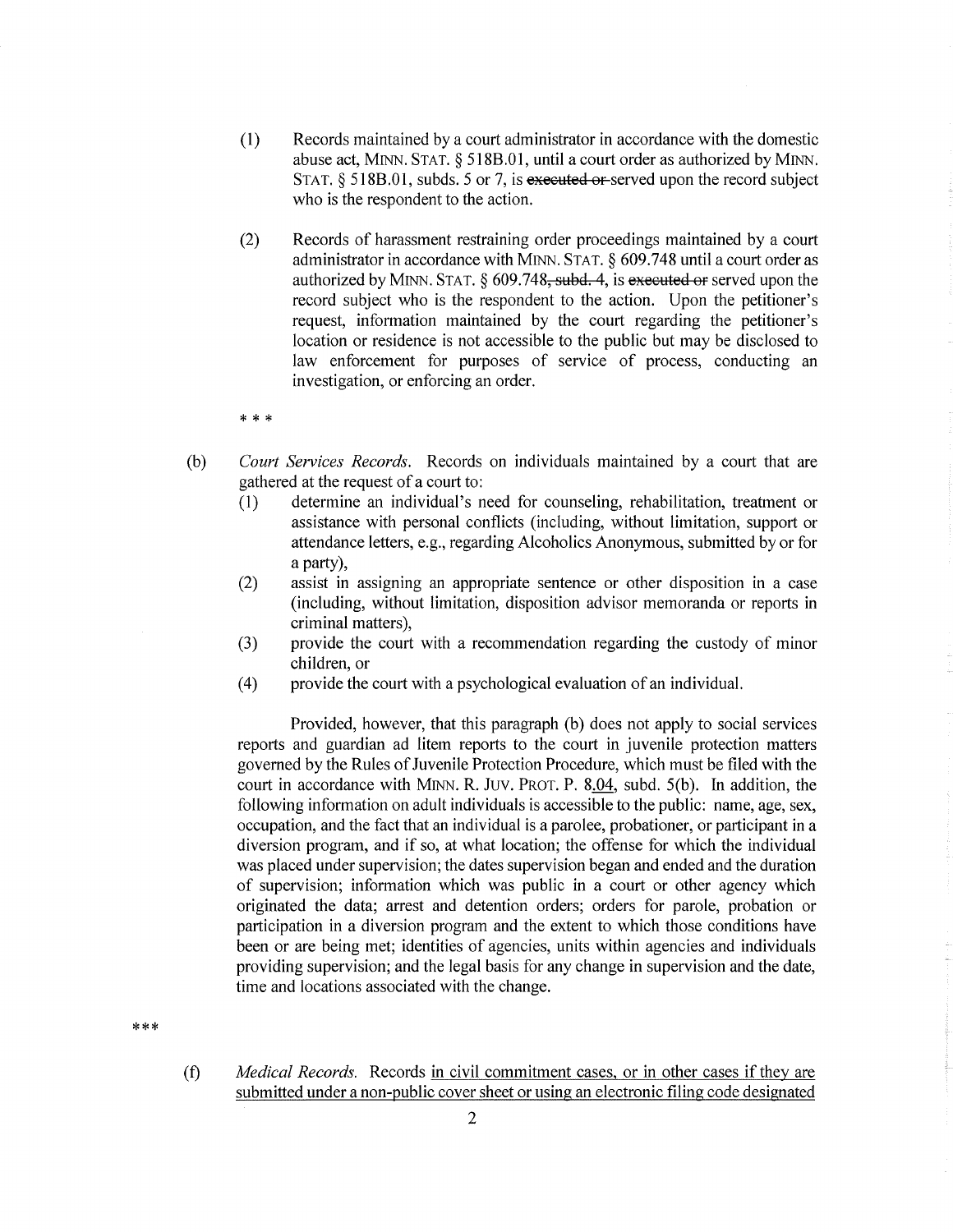for non-public documents as provided in Rules 11.03(a) and 14.06 of the General Rules of Practice for the District Courts, that are from medical, health care, or scientific professionals (including but not limited to reports and affidavits) that are of the following types:

\* \* \*

(n) *Pre-Adjudication Paternity Proceedings In Cases Filed Before January I, 2021.*  Records of proceedings in cases filed before January 1, 2021, to determine the existence of parent-child relationship under MINN. STAT. §§ 257.51 to 257.74, provided that the following are public: the final judgment under section 257.70(a) (minus findings of fact and restricted identifiers under MINN. GEN. **R.** PRAC. 11), affidavits filed pursuant to MINN. STAT. §§ 548.09-.091 to enforce the judgment, and all subsequent proceedings seeking to modify or enforce the judgment except an appeal of the initial, final judgment. The subsequent proceedings shall be brought in the same case file provided that the register of actions in the case shall then be made public but identifying information on persons who were alleged to be the parent of the child but were not adjudicated as such parent will remain nonpublic, and documents that were not previously public will also remain nonpublic except that the register of actions may publicly reflect the existence of the document and its title.

\* \* \*

- (q) *Voluntary Foster Care for Treatment.* Records of judicial reviews of voluntary foster care for treatment under MINN. STAT.§ 260D.06 (Records of voluntary foster care proceedings under MINN. STAT. § 260D.07 are accessible to the public as authorized by these rules and by MINN. R. JUV. PROT. P., see clause  $\left(\frac{1}{5}\right)(v)(2)(D)$ , below.).
- (r) *Juvenile Protection Case Records Child Name Search Results.* In juvenile protection case records, searching by a child's name shall not provide results through any public name search functionality provided by the court. For purposes of this rule "child" is defined as set forth in MINN. R. JUV. PROT. P. 2.01(54).
- (s) *Images Containing Sexual Content or Nudity.* Any of the following images, or internet addresses described in a court filing as linking to any of the following images: (1) Images that are "obscene" as defined in Minn. Stat.  $\S 617.241$ ; (2) Images that constitute "pornographic works" involving minors as defined in Minn. Stat. § 617.246, subd. 1(f); (3) Images containing depictions of actual or simulated "sexual conduct" as defined in Minn. Stat.  $\S 617.246$ , subd. 1(e), regardless of the age of the individuals depicted in the image; ( 4) Images that are "private sexual images" covered by Minn. Stat. § 604.31; or (5) Images that depict nudity.